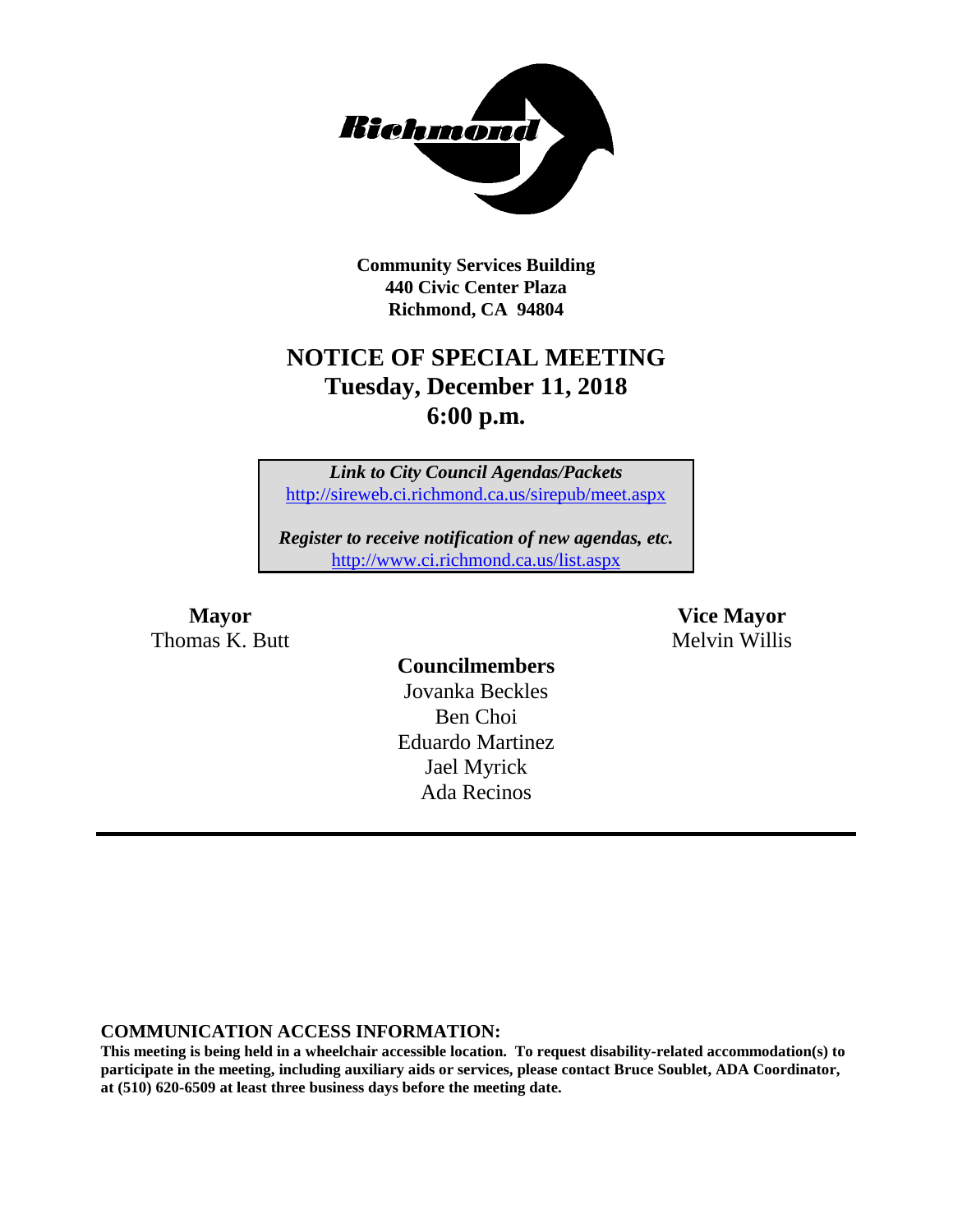# **MEETING PROCEDURES**

The City of Richmond encourages community participation at its City Council meetings and has established procedures that are intended to accommodate public input in a timely and time-sensitive way. As a courtesy to all members of the public who wish to participate in City Council meetings, please observe the following procedures:

**PUBLIC COMMENT ON AGENDA ITEMS:** Anyone who desires to address the City Council on items appearing on the agenda must complete and file a pink speaker's card with the City Clerk **prior** to the City Council's consideration of the item. Once the City Clerk has announced the item, no person shall be permitted to speak on the item other than those persons who have submitted their names to the City Clerk. Your name will be called when the item is announced for discussion. **Each speaker will be allowed up to TWO (2) MINUTES to address the City Council on NON-PUBLIC HEARING items listed on the agenda. Speakers are allowed up to THREE (3) minutes on PUBLIC HEARING items.**

## **SPEAKERS ARE REQUESTED TO OCCUPY THE RESERVED SEATS IN THE FRONT ROW BEHIND THE SPEAKER'S PODIUM AS THEIR NAME IS ANNOUNCED BY THE CITY CLERK.**

**CONDUCT AT MEETINGS:** Richmond City Council meetings are limited public forums during which the City strives to provide an open, safe atmosphere and promote robust public debate. Members of the public, however, must comply with state law, as well as the City's laws and procedures and may not actually disrupt the orderly conduct of these meetings. The public, for example, may not shout or use amplifying devices, must submit comment cards and speak during their allotted time, may not create a physical disturbance, may not speak on matters unrelated to issues within the jurisdiction of the City Council or the agenda item at hand, and may not cause immediate threats to public safety.

**CITY HARASSMENT POLICY:** The City invites public comment and critique about its operations, including comment about the performance of its public officials and employees, at the public meetings of the City Council and boards and commissions. However, discriminatory or harassing comments about or in the presence of City employees, even comments by third parties, may create a hostile work environment, if severe or pervasive. The City prohibits harassment against an applicant, employee, or contractor on the basis of race, religious creed, color, national origin, ancestry, physical disability, medical condition, mental disability, marital status, sex (including pregnancy, childbirth, and related medical conditions), sexual orientation, gender identity, age or veteran status, or any other characteristic protected by federal, state or local law. In order to acknowledge the public's right to comment on City operations at public meetings, which could include comments that violate the City's harassment policy if such comments do not cause an actual disruption under the Council Rules and Procedures, while taking reasonable steps to protect City employees from discrimination and harassment, City Boards and Commissions shall adhere to the following procedures. If any person makes a harassing remark at a public meeting that violates the above City policy prohibiting harassment, the presiding officer of the meeting may, at the conclusion of the speaker's remarks and allotted time: (a) remind the public that the City's Policy Regarding Harassment of its Employees is contained in the written posted agenda; and (b) state that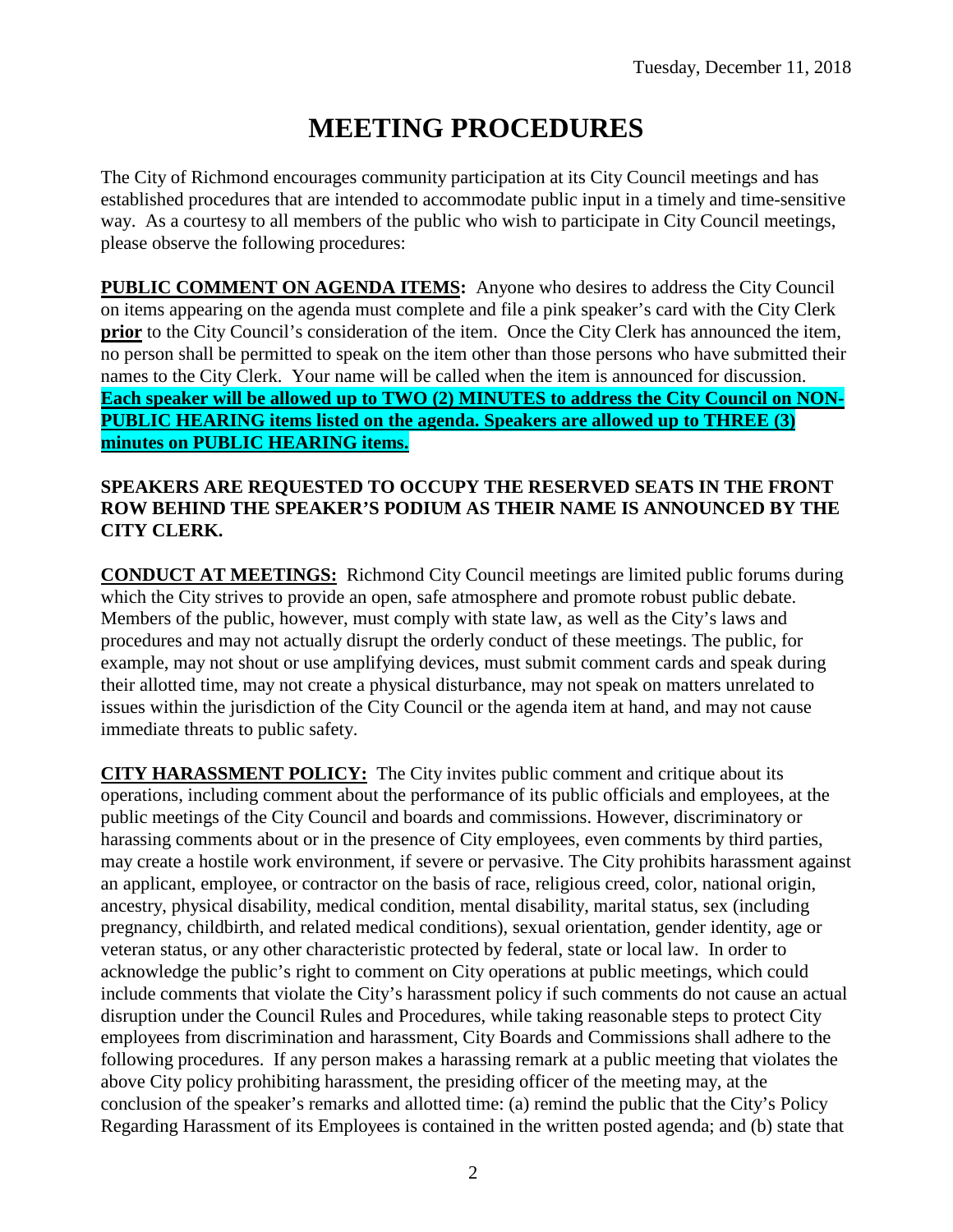#### Tuesday, December 11, 2018

comments in violation of City policy are not condoned by the City and will play no role in City decisions. If any person makes a harassing remark at a public meeting that violates the above City policy, any City employee in the room who is offended by remarks violating the City's policy is excused from attendance at the meeting. No City employee is compelled to remain in attendance where it appears likely that speakers will make further harassing comments. If an employee leaves a City meeting for this reason, the presiding officer may send a designee to notify any offended employee who has left the meeting when those comments are likely concluded so that the employee may return to the meeting. The presiding officer may remind an employee or any council or board or commission member that he or she may leave the meeting if a remark violating the City's harassment policy is made. These procedures supplement the Council Rules and Procedures relating to disruption of orderly conduct at Council meetings.

Any law enforcement officer on duty or whose service is commanded by the presiding officer shall be Sergeant-at-Arms of the Council meetings. He/she, or they, shall carry out all orders and instructions given by the presiding officer for the purpose of maintaining order and decorum at the Council meetings (City Council Rules of Procedure and Order Section III F, RMC Section  $2.12.030$ ).